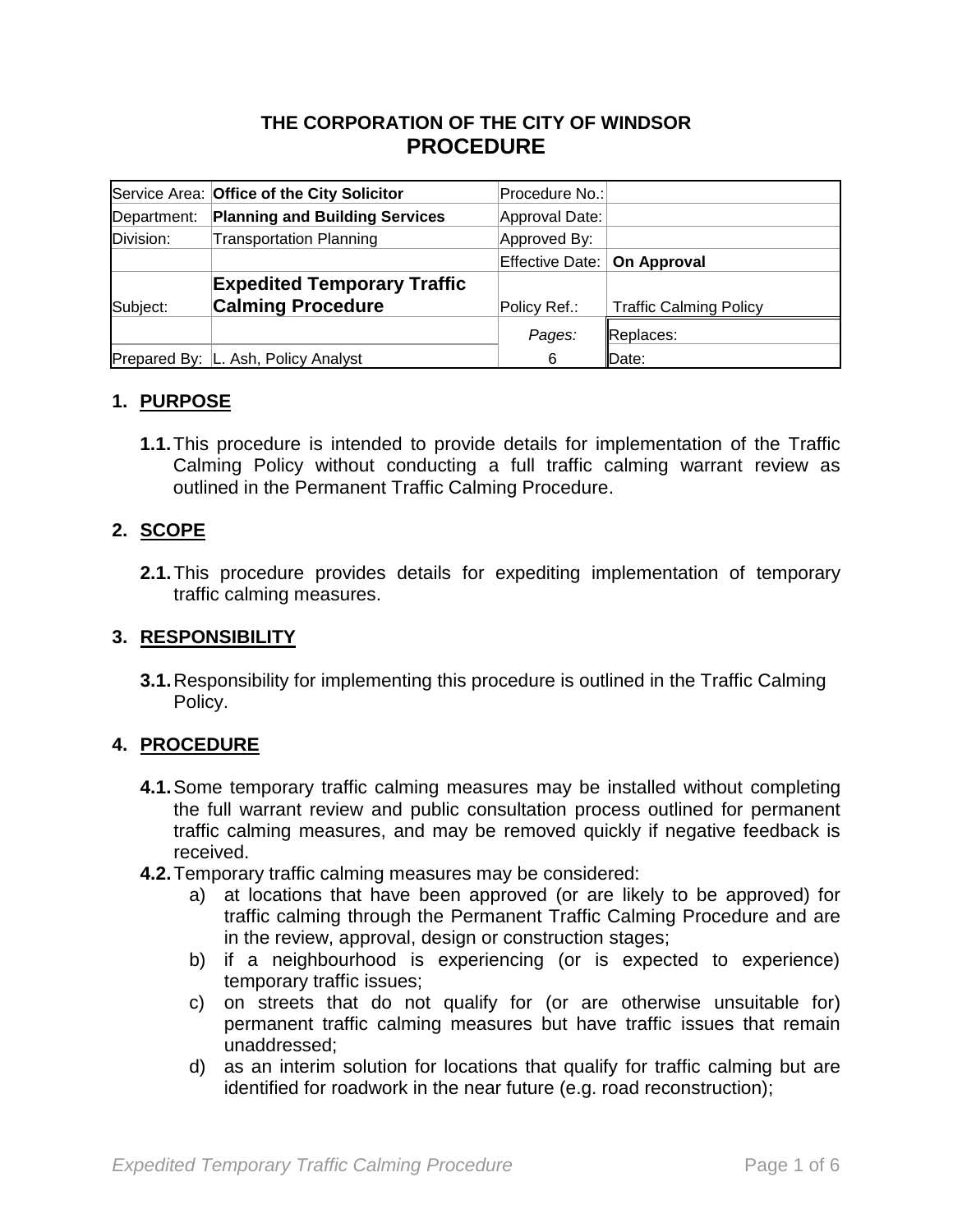- e) to lower the cost of installation compared to permanent measures (not applicable with all measures); and
- f) to be able to rotate through several locations so that one device can benefit multiple streets (e.g. radar speed feedback sign). This may not provide the same service level as one device at a fixed location.
- **4.3.**Administration may respond to a traffic speed concern by offering the temporary traffic calming measures provided in **Table 1**. A cost estimate range applied to each measure is provided in **Table 2**.

| <b>Item</b><br># | <b>Measure</b>                               | <b>Example</b>                                           | <b>Description</b>                                                                                                                                                                                                                                 | <b>Estimated</b><br><b>Annual</b><br>Cost<br>Range |
|------------------|----------------------------------------------|----------------------------------------------------------|----------------------------------------------------------------------------------------------------------------------------------------------------------------------------------------------------------------------------------------------------|----------------------------------------------------|
| 4.3.1            | Radar<br>Speed<br>Feedback<br><b>Trailer</b> | PEED<br>IMIT<br>30<br><b>YOUR SPEED</b><br>Denvergov.org | A portable electronic<br>speed display device<br>placed at the location<br>a traffic speed<br><b>of</b><br>to measure<br>concern<br>vehicle speeds<br>of<br>oncoming traffic and<br>display the speed to<br>nearby drivers and<br>residents.       | $$ - $$                                            |
| 4.3.2            | Lawn<br>Signs                                | Keep our neighbourhoods safe.<br><b>UWINDSOR</b>         | A lawn sign provided<br>upon request<br>for<br>placement within the<br>boulevard to identifying<br>a local speed concern<br>and encourage<br>safe<br>driving<br>habits<br>and<br>lower vehicle operating<br>speeds<br>on<br>neighbourhood streets. | $\mathfrak{D}$                                     |

#### **Table 1: Temporary Traffic Calming Measures**

#### **4.3.1. Radar Speed Feedback Trailer**

- **4.3.1.1.** A resident may request to have the radar trailer placed at a specific location by contacting 311. Requests may also be received from a Ward Councillor or the Windsor Police Service.
- **4.3.1.2.** Administration will review the request and place the radar trailer in the closest possible location that will capture the driver's full speed. Due to prior commitments, there may be a delay from the time the request is made to the time the radar trailer is present onsite. Other factors that may cause delays include weather and/or construction activity.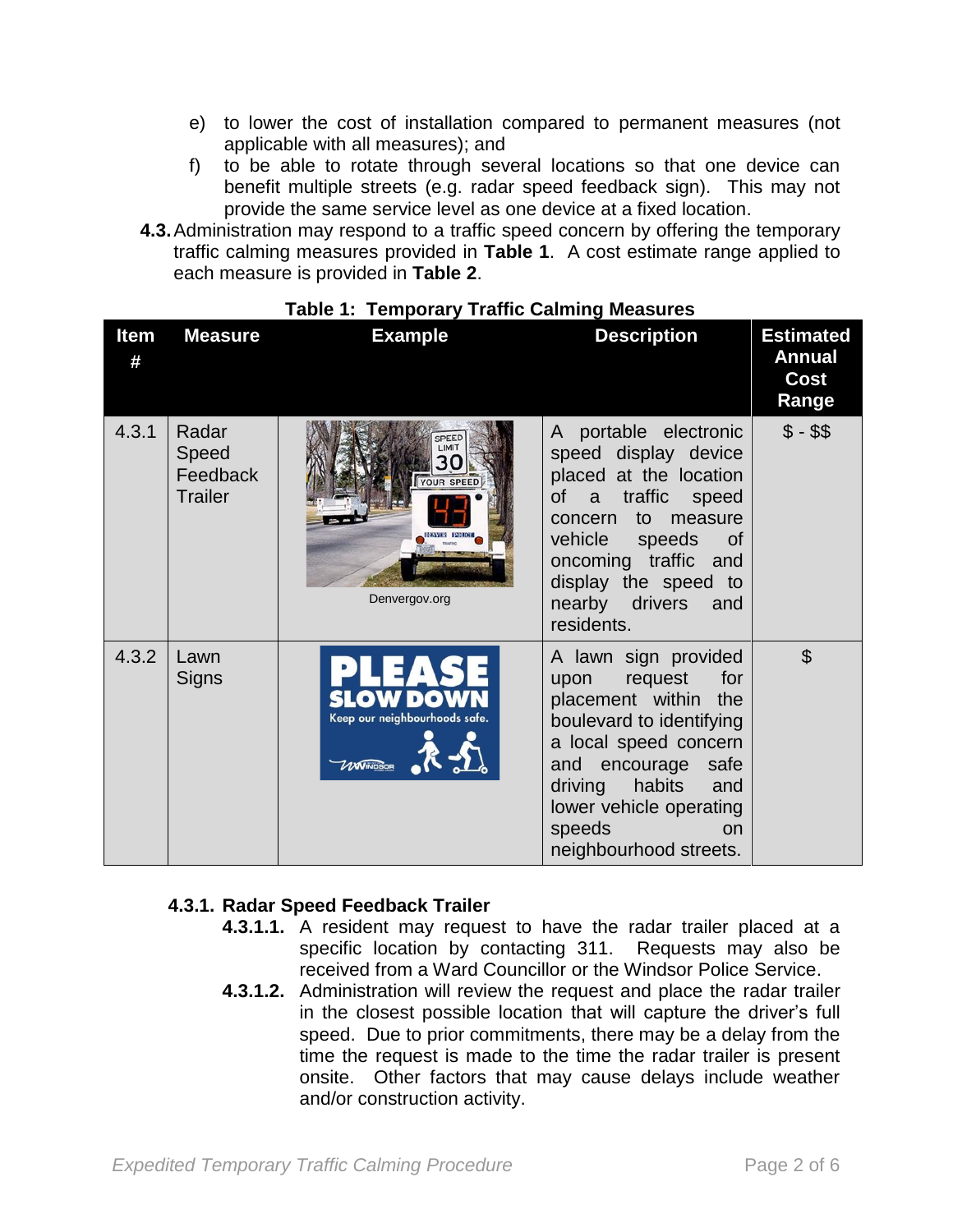- **4.3.1.3.** The radar trailer will typically remain at each location until two full week-days of data are collected.
- **4.3.1.4.** The results of the radar speed detection are recorded and shared with the Windsor Police Service.
- **4.3.1.5.** The radar trailer may be used on any road classification except expressways.
- **4.3.1.6.** Locations are not eligible for a repeat radar trailer within 3 years.

#### **4.3.2. Lawn signs**

- **4.3.2.1.** A resident may request a lawn sign by contacting 311 and providing their information. Signs will be available on a firstcome first-served basis, subject to availability each year. Councillors will be provided with 10% of the total number of signs for distribution within their ward. Generally, one sign will be provided per dwelling unit.
- **4.3.2.2.** Signs must be placed in the lawn at least 0.6 meters (2 feet) from the curb, sidewalk or edge of roadway.
- **4.3.2.3.** Signs must not obstruct sidewalks, or sightlines for pedestrians, cyclists or drivers, or be placed within 3 meters of a fire hydrant, on a roadway, median, traffic island, sidewalk, bicycle path, multiuse trail, near an expressway (or expressway ramp) or anywhere that interferes with access to or operation of a drainage ditch, culvert, bridge or overpass.
- **4.3.2.4.** Signs must be used as supplied, without further illumination or the use of reflective tape, and inserted into the ground using the wire frame only. Signs are not to be mounted on a building, structure, post, pole, tree or bush.
- **4.3.2.5.** Signs can be reused year after year. Once received, the condition of the sign is the responsibility of the requestor.
- **4.3.2.6.** Signs can deteriorate over time and should be safely maintained and replaced when needed. Signs that are unsafe or unable to stay anchored into the ground should be removed immediately.
- **4.3.2.7.** Signs can be used adjacent to all roadways except expressways.
- **4.3.2.8.** Administration may request residents who received a lawn sign to participate in a short survey regarding their use and effectiveness.

| Symbol Range |                      |
|--------------|----------------------|
| \$           | $$0 - $5,000$        |
| \$\$         | $$5,000 - $20,000$   |
| \$\$\$       | \$20,000 - \$50,000  |
| \$\$\$\$     | \$50,000 - \$100,000 |
| \$\$\$\$\$   | > \$100,000          |

**Table 2: Estimated Cost Range**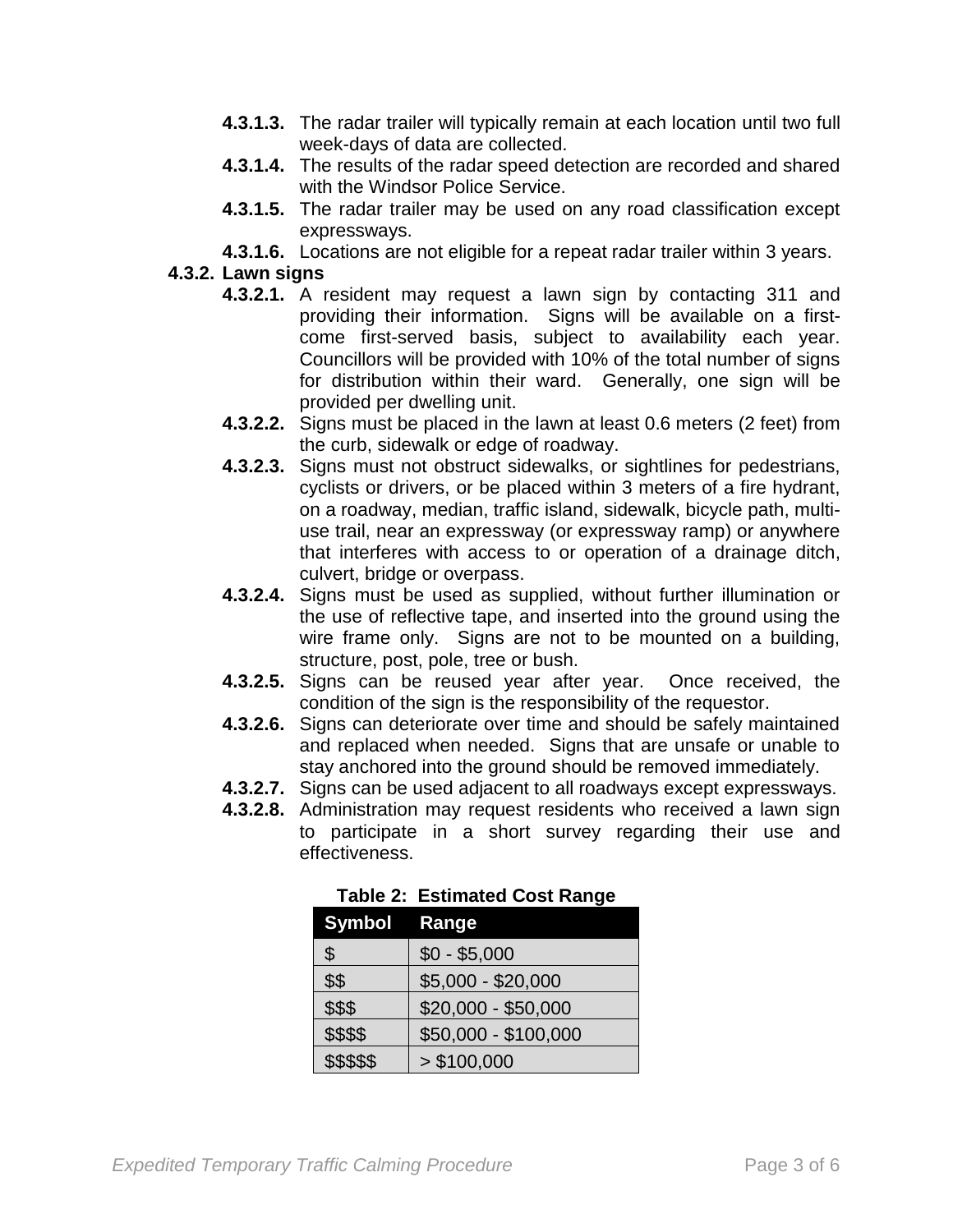- **4.4.**Administration may install the temporary traffic calming measures provided in **Attachment A** on Local or Class II Collector roads upon direction from the Ward Councillor without the full warrant review and public consultation process outlined for permanent traffic calming.
- **4.5.**Projects would be funded by the temporary traffic calming measures initiative on a cost recovery basis, with 10% of the total funds being allocated per ward. Administration may meet with Councillors annually to review the prioritized list of outstanding traffic calming requests and speed/volume concerns to help create a plan for each year's budget. Measures will not automatically be renewed each year; funds must be approved each year to renew certain measures (such as pavement markings that would otherwise they will be allowed to fade, flexible posts that may require removal before the winter season and would not be reinstalled without subsequent direction and funding as necessary, etc.). Councillors may choose to rotate certain measures between wards/locations at a lower cost than purchasing additional units.
- **4.6.**Administration will continue to explore new traffic calming measures and may test different measures as pilot projects to determine if they are suitable for temporary or permanent installation.
- **4.7.**Where a resident or Councillor requests a more thorough traffic calming review, Administration will refer to the Permanent Traffic Calming Procedure.
- **4.8.**Where requests are received on higher classification roadways, such as Arterial roadways as defined in the City's Official Plan, Administration will refer to the Arterial Roadways Traffic Calming Procedure.
- **4.9.**Where requests form part of a planned or existing bikeway, Administration will refer to the Bikeways Traffic Calming Procedure.

# **5. RECORDS, FORMS, AND ATTACHMENTS**

- **5.1.**Records for this policy shall be prepared and retained in accordance with Records Retention By-Law 21-2013, as amended.
- **5.2.**Attachment A Expedited Temporary Traffic Calming Toolbox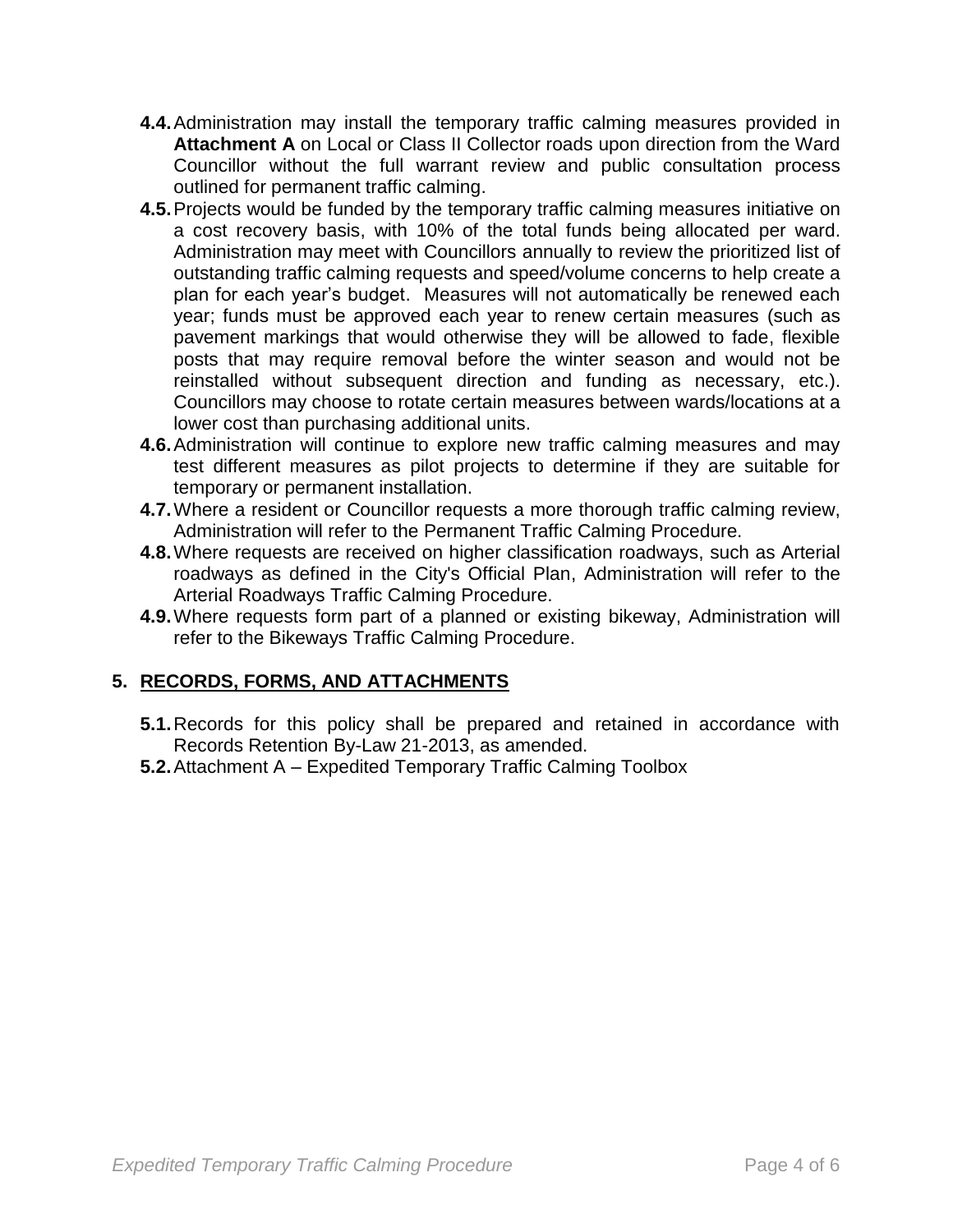| ATTACHINENT A - Expedited Temporary Traffic Calming Toolbox |                                                |                                                                                       |                                                                                                                                                                                                                                                                                                                                             |                                |                                         |
|-------------------------------------------------------------|------------------------------------------------|---------------------------------------------------------------------------------------|---------------------------------------------------------------------------------------------------------------------------------------------------------------------------------------------------------------------------------------------------------------------------------------------------------------------------------------------|--------------------------------|-----------------------------------------|
| Item<br>#                                                   | <b>Measure</b>                                 | <b>Example</b>                                                                        | <b>Description</b>                                                                                                                                                                                                                                                                                                                          | Est.<br><b>Initial</b><br>Cost | Est.<br><b>Annual</b><br>Maint.<br>Cost |
| 1                                                           | Radar<br>Speed<br>Feedback<br>Signs            | OUR SPEED<br>Townofsananselmo.org                                                     | Post<br>pole-<br>or<br>radar<br>mounted<br>feedback<br>speed<br>signs<br>provide<br>immediate feedback<br>alerting the driver to<br>their speed. Ideally<br>this will encourage<br>drivers to obey the<br>speed<br>limit.<br>Additional<br>enforcement<br>or<br>physical<br>measures<br>are encouraged to<br>reinforce<br>the<br>treatment. | \$\$                           | $\boldsymbol{\mathsf{S}}$               |
| $\overline{2}$                                              | Vehicle<br>Activated<br>Warning<br>Signs       | Unipartdorman.com                                                                     | Solar<br>powered<br>electronic<br>signs<br>equipped with radar<br>speed<br>detectors<br>alert<br>drivers<br><b>of</b><br>hazards<br>ahead<br>when activated<br>by<br>speeds surpassing a<br>programmed<br>threshold.                                                                                                                        | $$ - $$                        | $\mathfrak{S}$                          |
| 3                                                           | On-Road<br>Sign<br>Pavement<br><b>Markings</b> | <b>OW</b><br>google.com/maps<br>(Queen St. S. at Glenfern Ave.,<br>Hamilton, Ontario) | Sign<br>pavement<br>markings<br>may<br>be<br>used to provide on-<br>road<br>messages,<br>such as "MAX 50<br>km/h", "Stop Ahead",<br>"School Ahead", or<br>"SLOW".                                                                                                                                                                           | $$ - $$                        | $$ - $$                                 |

# **ATTACHMENT A – Expedited Temporary Traffic Calming Toolbox**